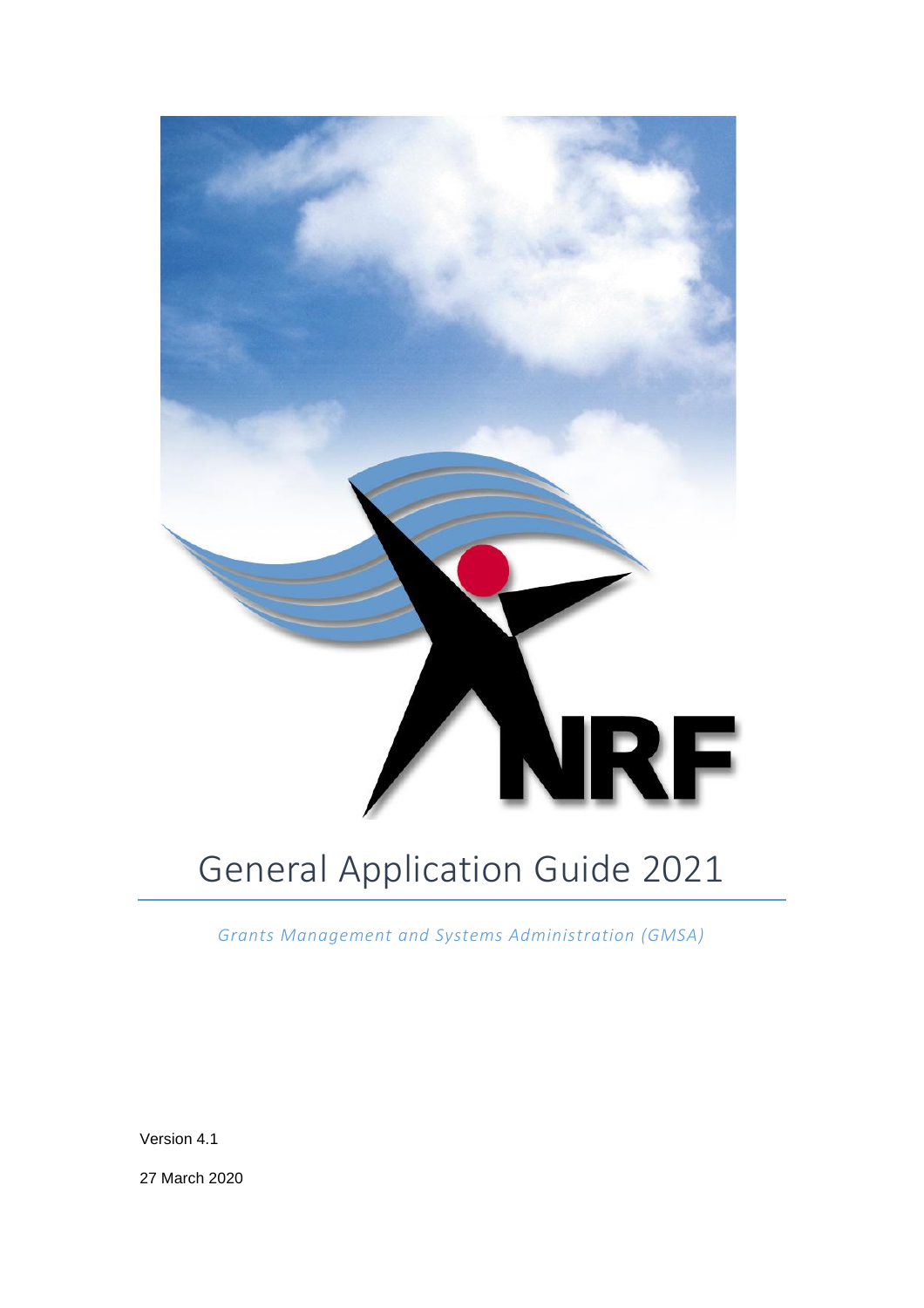# TABLE OF CONTENTS

| 1.             |                                                                              |  |
|----------------|------------------------------------------------------------------------------|--|
| 2.             |                                                                              |  |
| 3.             |                                                                              |  |
|                |                                                                              |  |
|                |                                                                              |  |
| 4.             |                                                                              |  |
|                |                                                                              |  |
|                |                                                                              |  |
|                |                                                                              |  |
| 5.             |                                                                              |  |
| 6.             |                                                                              |  |
| 7 <sub>1</sub> |                                                                              |  |
|                | Appendix 1: Funding Opportunity Cut-off dates and Review Periods 2020-202111 |  |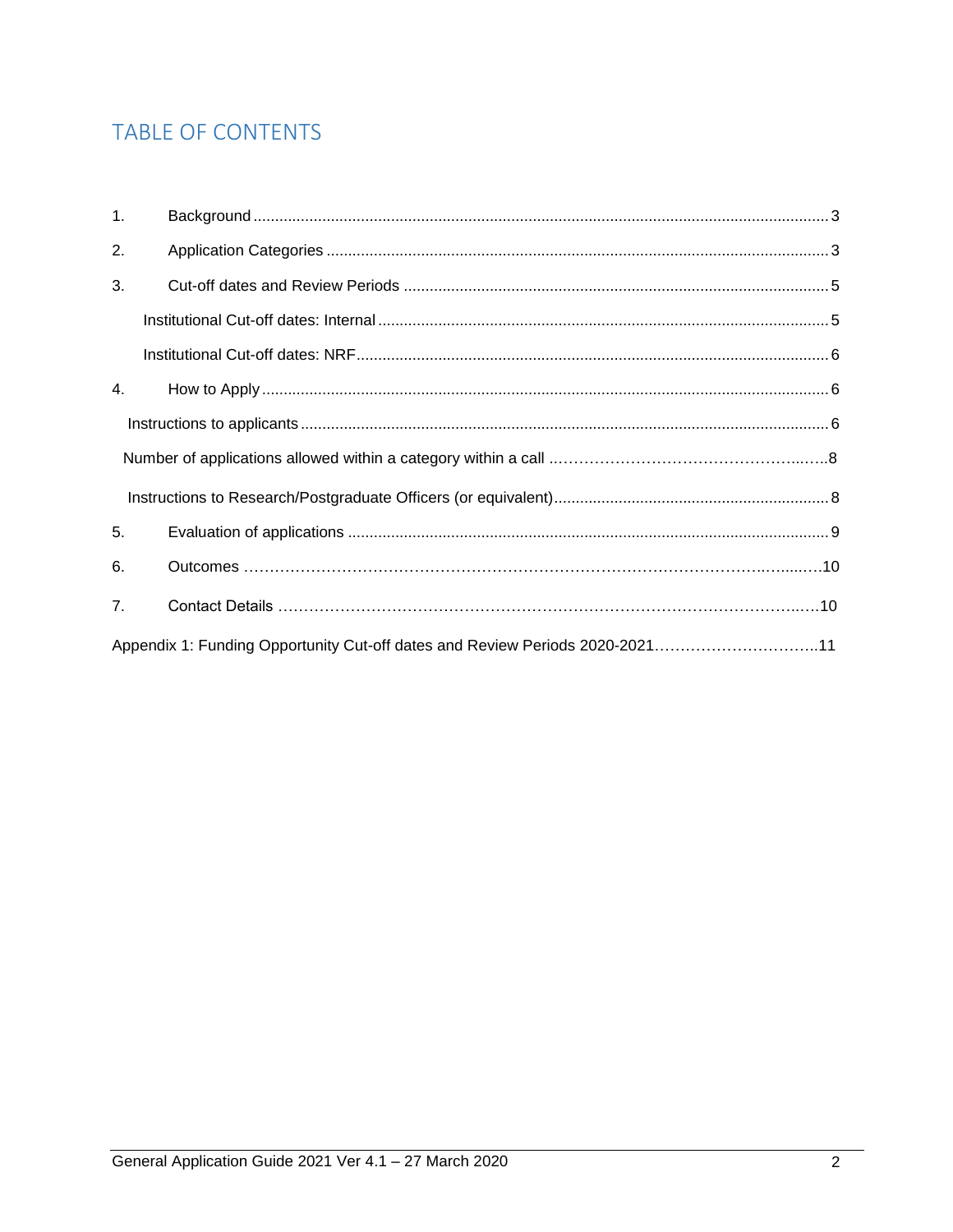### <span id="page-2-0"></span>1. Background

During the last three years the National Research Foundation (NRF) has embarked on a process designed to enhance and simplify the NRF administrative interface with Researchers, Students and Designated Authorities. This has been done by streamlining its application templates and its Call Opening process, in line with the forthcoming Research Support Strategies by the Department of Science and Innovation (DSI) and the NRF. These changes will create enhanced efficiency in receiving and processing applications and be more effective in prioritizing funding to best serve the NRF mandate.

# <span id="page-2-1"></span>2. Application Categories

As a result of the streamlining, the NRF will publish the One Call for Applications for funding in February 2020 (Review Period 1) and others later in Review Period 2 under the following categories. Refer to Appendix 1 for the Review Periods.

### **1) Concept Notes**

- a) Concept Notes FBIP
- b) Concept Notes JINR (Off-line Application)
- **2) Customised Programmes**
	- a) Customised Interventions
	- b) Knowledge Fields Development Grants
	- c) SANAP Development Grants (Off-line Application)
- **3) Infrastructure**
	- a) National Equipment Programme
- **4) Infrastructure Bridging Finance**
- **5) Institutional Grants**
	- a) NRF / NMU Co-funded Chair in Ocean and Coastal Heritage and Cultures\*
	- b) NRF / NMU Co-funded Chair in African Feminist Imaginations\*
	- c) NRF / DUT Co-funded Chair in Applying Mathematics to Real World Issues\*
	- d) NRF / Wits Co-funded Chair in Materials, Electrochemistry and Energy Storage Technologies\*
	- e) SANSA Research Chair in Space Weather\*
	- f) UFH Chair in Sexualities, Genders and Queer Studies\*

#### **6) Internship Programme**

- a) Host Institutions
- b) Graduate internship for Part-time Honours

#### **7) Non-funding opportunities**

a) NRF Rating

#### **8) NRF Postgraduate Scholarships**

- a) Extension Support for Masters and Doctoral Studies
- b) First-time Doctoral Scholarships (Including SARAO Doctoral Scholarships)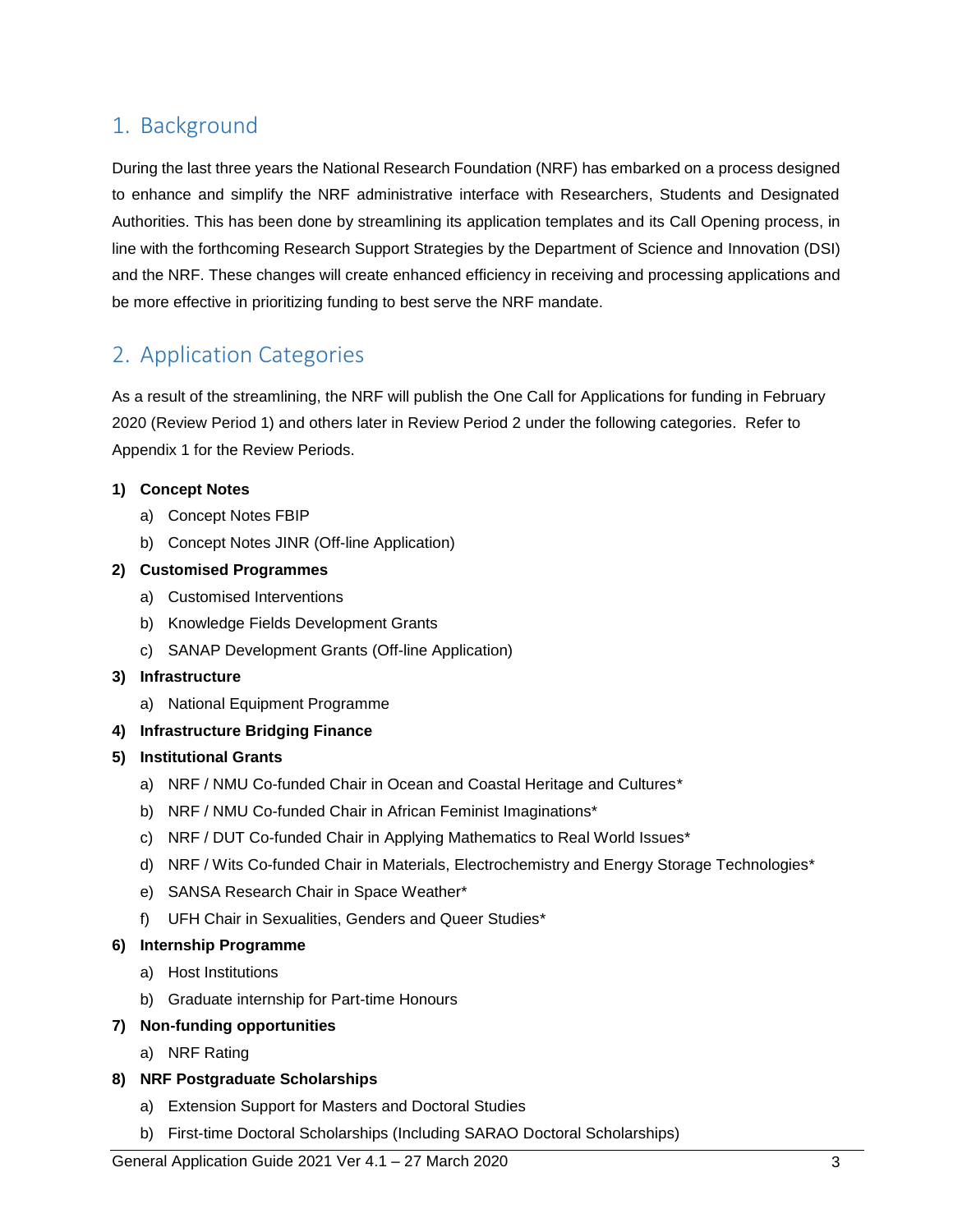- c) First-time Masters Scholarships (Including SARAO Masters Scholarships)
- d) Honours Scholarships (Including SARAO Honours Scholarships)
- e) NRF-Nuffic Doctoral Scholarships (Split site & Single site)

#### **9) Other Grants**

a) Fullbright-NRF Doctoral Studies Abroad

#### **10) Postdoctoral Grants**

- a) China (YSEP) Postdoctoral Fellowships
- b) Postdoctoral Fellowships (Including SARAO Postdoctoral Fellowships)

### **11) Research Grants: General**

- a) African Coelacanth Ecosystem Programme (ACEP)
- b) Black Academics Advancement Programme
- c) FBIP Large Grants\*\*
- d) FBIP Small Grants
- e) Global Change Social Sciences Research Programme
- f) SA National Antarctic Programme (SANAP)
- g) Support for Rated and Unrated Researchers

### **12) Research Grants: International**

- a) NRF/ FAPESP Joint Science and Technology Research Collaboration (Closed Call)
- b) BRICS Multilateral Joint Science and Technology Research Collaboration
- c) NRF / DFG International Research Training Groups (IRTGs)
- d) Germany (BMBF) SAG-CORE
- e) SA / Japan Call for Joint Proposals
- f) Africa / Japan Collaborative Research (AJ-CORE)
- g) Netherlands (NWO)-SA Bilateral
- h) NRF / BELSPO Joint Call for Proposals
- i) NRF / NSF Joint Research Programme on Dimensions of Biodiversity
- j) Russia: JINR Research Grants
- k) SA / China Joint Research Programme
- l) SA / France (PROTEA) Call for Joint Proposals
- m) SA / Sweden (STINT) Call for Joint Proposals

#### **13) Research Grants: Thuthuka**

- a) Thuthuka
- **b)** Thuthuka : Budget Motivations

### **14) Research Grants: Without Student Support**

a) Support for Y-rated Researchers

### **15) SARAO Undergraduate and Diploma Scholarships**

a) SARAO Undergraduate and Diploma Scholarships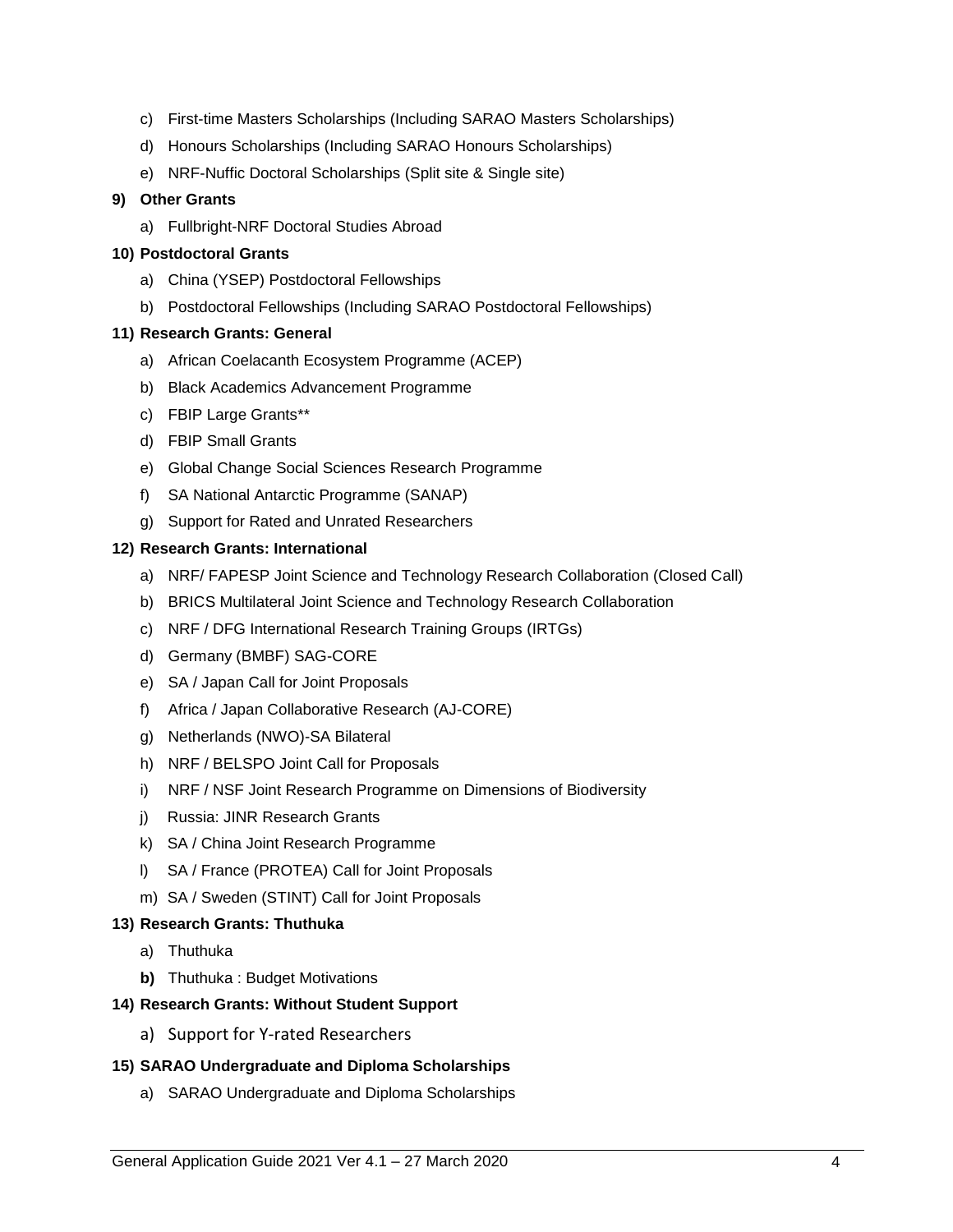### **16) Targeted Grants**

a) DSI/NRF Research Development Grants for New Generation of Academics Programme (nGAP) Scholars (Closed Call – currently open)

### **17) Travel, Training and Conference Grants**

- a) DSI NRF Conference Fund
- b) Equipment-related Travel & Training
- c) ERC Mobility
- d) F'SAGRI Travel Grants (Closed Call)
- e) Germany (IRTGs) Preparatory Workshop
- f) ICTP NRF Bilateral
- g) ISC Grants for Travel & Hosting of Events
- h) JINR Student Practice
- i) Knowledge Interchange and Collaboration (KIC)
- j) Travel, Training and Conference Grants: Scholarship- and Fellowship-holders

### **Please note:**

- **Institutional Grants:** Funding opportunities indicated with an asterix (\*) are only available to certain institutions/potential applicants.
- **Research Grants: General**

**FBIP Large Grants** indicated with (\*\*) will be available to successful applicants from the Concept Notes submitted in Review Period 1.

### <span id="page-4-0"></span>3. Cut-off dates and Review Periods

The NRF will accept applications for processing on the cut-off dates for the different Review Periods as indicated in Appendix 1. No applications submitted by institutions to the NRF after that date will be considered. Applicants should therefore ensure that **the institutional deadlines be strictly followed**.

### <span id="page-4-1"></span>Institutional Cut-off Dates: Internal

The Cut-off dates for submission of applications to institutions are dependent on the internal cut-off dates of each individual institution. Institutions will need to advertise their respective cut-off dates for submission of applications to their Researchers/Students to ensure applications are not submitted late.

Applicants are **strongly advised** to adhere to the institutional cut-off dates so as NOT to miss the opportunity for their applications being submitted to the NRF for review.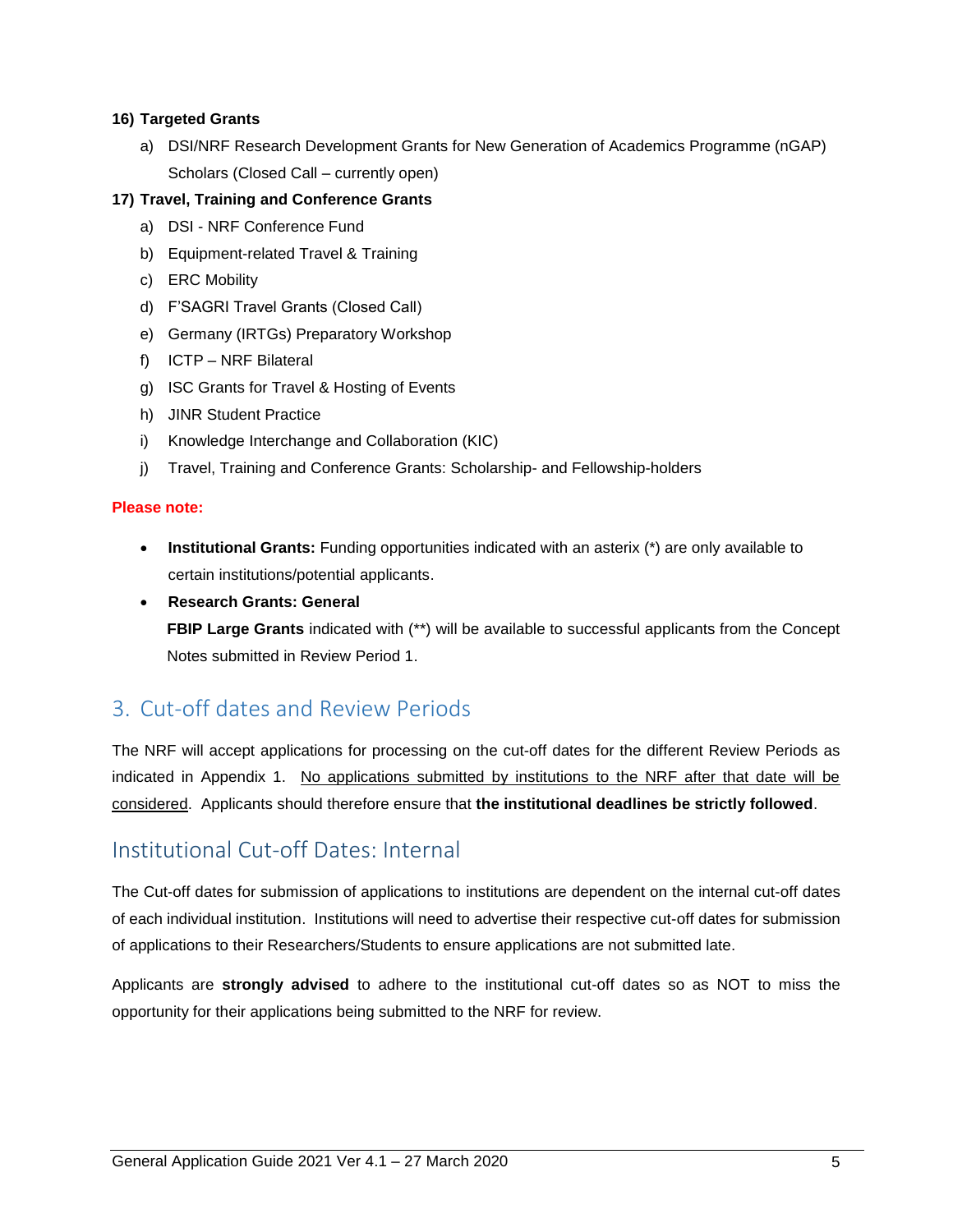# <span id="page-5-0"></span>Institutional Cut-off Dates: NRF

The cut-off dates advertised in Appendix 1, are the final dates for the Designated Authorities (DAs) to submit applications to the NRF. Applications that are submitted to the NRF by institutions later than the dates in Appendix 1, will NOT be processed for funding in 2020/2021.

### <span id="page-5-1"></span>4. How to Apply

### **Applications must be submitted electronically on the NRF Online Submission System at https://nrfsubmission.nrf.ac.za**

It is important to read the relevant documents before deciding on the funding opportunity you need to apply to. All eligibility criteria, as well as the applicable requirements, must be taken into consideration. All Framework and Application and Funding Guide documents are available on the NRF website at <https://www.nrf.ac.za/funding/framework-documents>



Please note that Framework documents for the Research Grants: International category (Review Period 2) will be published on the system as they become available.

### <span id="page-5-2"></span>Instructions to Applicants

- Go to https://nrfsubmission.nrf.ac.za.
- Register/Login using your ID/Passport number and password.
- Go to "My Applications" and select "Create Application":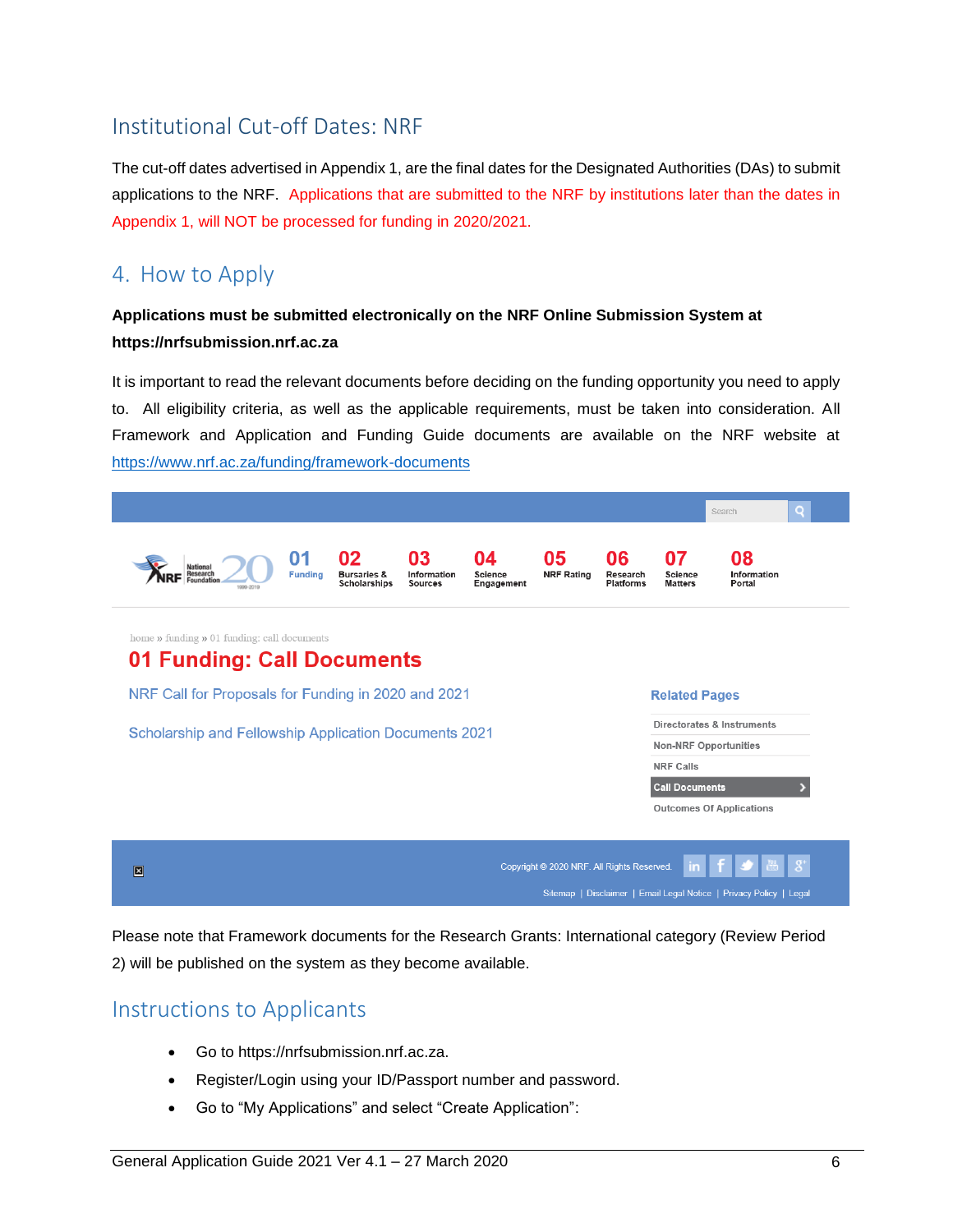|               | <b>Create Application</b>                                                                                                                                                                                                                                      |        |  |  |  |  |  |
|---------------|----------------------------------------------------------------------------------------------------------------------------------------------------------------------------------------------------------------------------------------------------------------|--------|--|--|--|--|--|
|               |                                                                                                                                                                                                                                                                |        |  |  |  |  |  |
| Instructions  |                                                                                                                                                                                                                                                                |        |  |  |  |  |  |
|               | ° Check your intended institution's internal closing date as it will be prior to the closing date listed for applications, where applicable.                                                                                                                   |        |  |  |  |  |  |
|               | ° A timeout will appear when there is no activity on the system for 25 minutes. Click on the refresh button (in the popup box) as this will enable the<br>continuation/completion of the application. When clicking on the close button the system will close. |        |  |  |  |  |  |
| in English.   | ° Due to potential international review of applications and progress reports, the NRF requires that all applications and progress reports be completed                                                                                                         |        |  |  |  |  |  |
|               | ° Please consult the Funding Framework and Funding & Application Guide for more information to assist you in your choices. These documents can be                                                                                                              |        |  |  |  |  |  |
|               | accessed at https://www.nrf.ac.za/funding/framework-documents.<br>· Ensure that you complete or update your CV. This is very important as applications without an updated CV will not be considered.                                                           |        |  |  |  |  |  |
|               |                                                                                                                                                                                                                                                                |        |  |  |  |  |  |
|               |                                                                                                                                                                                                                                                                |        |  |  |  |  |  |
|               | <b>Funding Category</b>                                                                                                                                                                                                                                        | Create |  |  |  |  |  |
|               | <b>Concept Notes</b>                                                                                                                                                                                                                                           | ෬      |  |  |  |  |  |
| $\mathcal{P}$ | <b>Customised Programmes</b>                                                                                                                                                                                                                                   |        |  |  |  |  |  |
| $\mathcal{P}$ | <b>Institutional Grants</b>                                                                                                                                                                                                                                    |        |  |  |  |  |  |
|               | <b>NRF Postgraduate Scholarships Call</b>                                                                                                                                                                                                                      | Θ      |  |  |  |  |  |
|               | <b>Postdoctoral Grants</b>                                                                                                                                                                                                                                     |        |  |  |  |  |  |
| $\mathcal{P}$ | <b>Research Grants: General</b>                                                                                                                                                                                                                                |        |  |  |  |  |  |
| $\mathcal{E}$ | <b>Research Grants: International</b>                                                                                                                                                                                                                          |        |  |  |  |  |  |
| $\mathbf{r}$  | <b>Research Grants: Without student support</b>                                                                                                                                                                                                                |        |  |  |  |  |  |
|               | <b>Research Grants: Thuthuka</b>                                                                                                                                                                                                                               | ດ      |  |  |  |  |  |
| ⋋             | <b>Travel, Training and Conference Grants: General</b>                                                                                                                                                                                                         |        |  |  |  |  |  |
|               |                                                                                                                                                                                                                                                                |        |  |  |  |  |  |

- Where there are multiple "Funding Opportunities" per category, click on the solicon next to the relevant "Funding Category".
- On the confirmation screen, review the selection of "Funding Opportunity" and click "OK" if correct.
- If the selection is not correct, click "Cancel" to return to the "Create Application" screen.
- Where there is only one "Funding Opportunity" per category, click on the  $\bullet$  icon next to the relevant "Funding Category". With these "Funding Opportunities", the application will automatically be created.
- Complete all the compulsory sections of the application as well as the non-compulsory sections which are relevant to you.
- Attach all the required documents in PDF format.
- Submit the application on completion.
- Complete applications will go to the Research/Postgraduate Office of the applicant's institution for processing.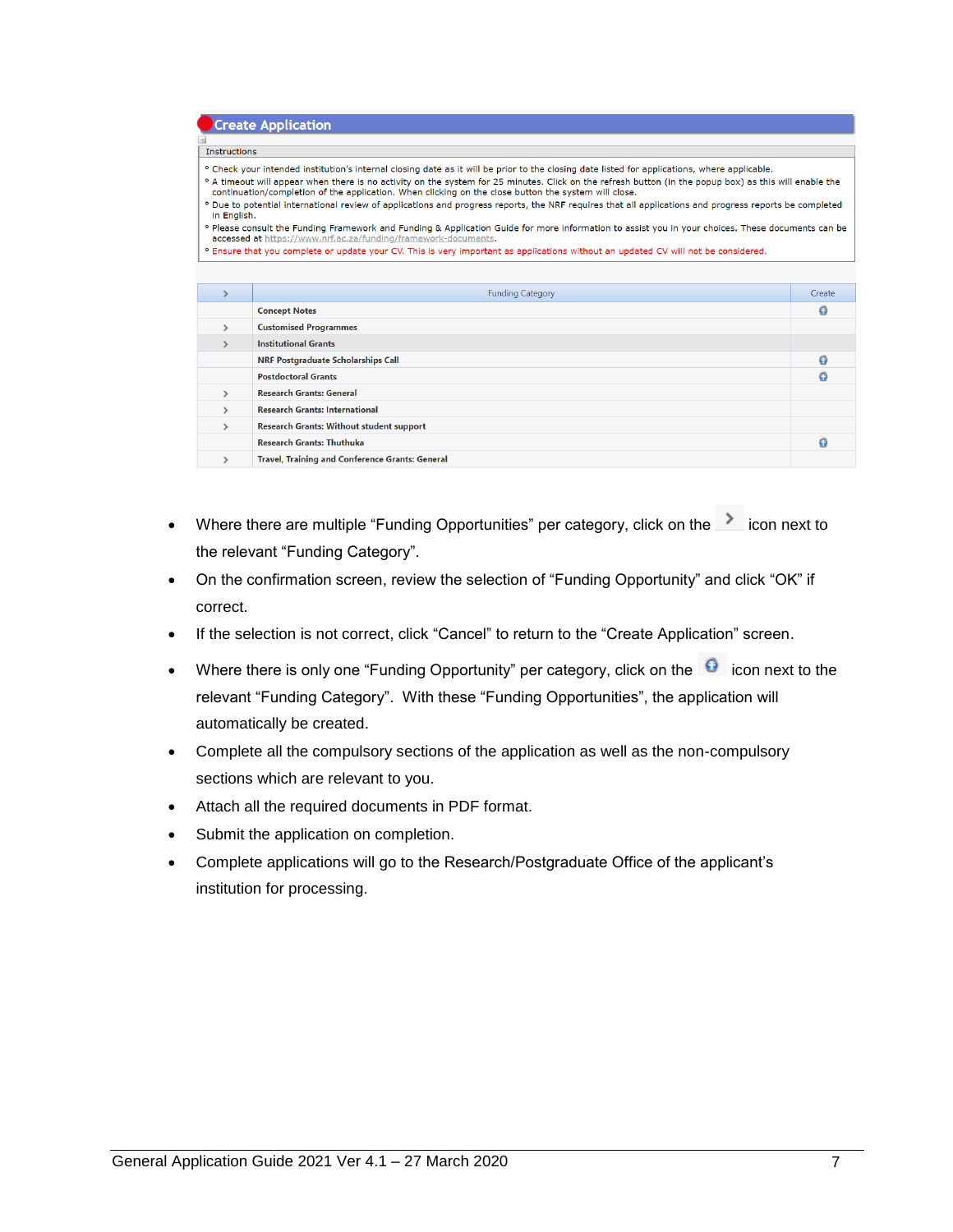| <b>Category</b>                                 | <b>Applications</b><br>per Category | <b>Applications per</b><br><b>Funding Opportunity</b> |  |  |
|-------------------------------------------------|-------------------------------------|-------------------------------------------------------|--|--|
| <b>Concept Notes</b>                            | 2                                   | 1                                                     |  |  |
| <b>Customised Programmes</b>                    | $\overline{2}$                      | 1                                                     |  |  |
| Infrastructure                                  | 1                                   | 1                                                     |  |  |
| <b>Institutional Grants</b>                     | $\overline{2}$                      | 1                                                     |  |  |
| <b>Research Grants: General</b>                 | $\overline{2}$                      | 1                                                     |  |  |
| <b>Research Grants: International</b>           | $\overline{2}$                      | 1                                                     |  |  |
| <b>Research Grants: Thuthuka</b>                | 1                                   | 1                                                     |  |  |
| <b>Research Grants: Without Student Support</b> | 1                                   | 1                                                     |  |  |
| Travel, Training and Conference Grants          | $\overline{2}$                      | 1                                                     |  |  |
| Travel, Training and Conference Grants:         | Per Review Period                   | Per Review Period                                     |  |  |
| <b>Equipment-related Travel and Training</b>    | 2                                   | 2                                                     |  |  |
| Knowledge Interchange and Collaboration         | $\overline{2}$                      | 2                                                     |  |  |
| NRF Postgraduate Scholarships                   | 1                                   | 1                                                     |  |  |
| <b>Postdoctoral Grants</b>                      | 1                                   | 1                                                     |  |  |
| <b>Scholarships Travel Grants</b>               | As per the Scholarships Guide       |                                                       |  |  |
| <b>Targetted Grants</b>                         | 1                                   |                                                       |  |  |

# Number of Applications Allowed within a Category within a Call Year

### **The following applications will not be considered for funding:**

- Incomplete applications;
- Applications that do not meet the eligibility criteria as outlined in documents;
- Applications submitted outside the NRF Online Submission System;
- Applications submitted in hard copies; and/or
- Applications in a language other than English.

Only applications endorsed by the Research/Postgraduate Office at Higher Education Institutions, or their equivalent at declared NRF Recognised Research Institutions, as gazetted, will be accepted. Please contact the relevant Research/Postgraduate Offices, or equivalent, if you have any queries.

### <span id="page-7-0"></span>Instructions to Research/Postgraduate Officers (or equivalent)

Please ensure that you prepare adequately for the advertised cut-off dates.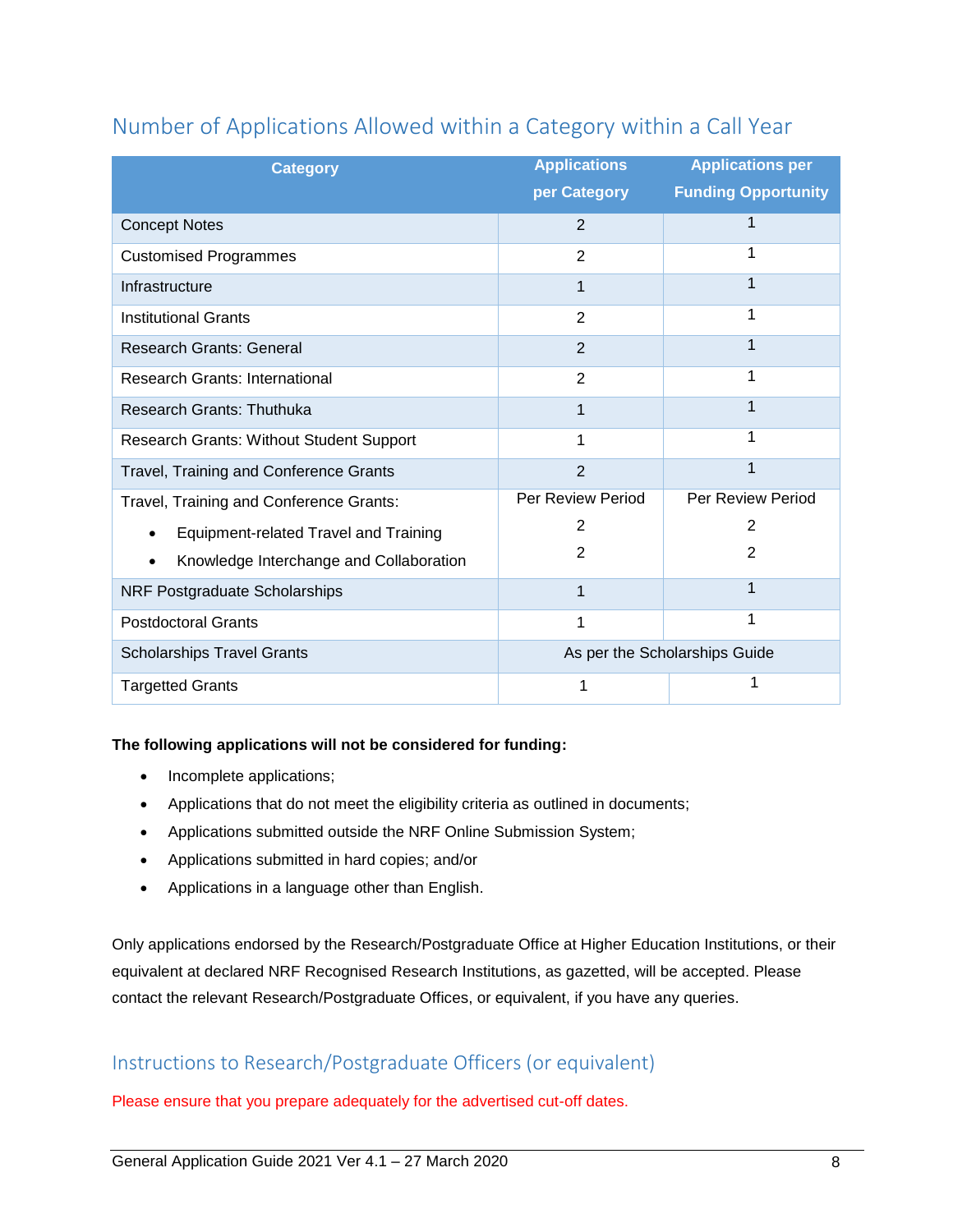Designated Authorities (DAs) are the gatekeepers of quality applications and safeguard the reputation of the institutions in accessing funds. As such they should:

- Provide guidance and advice to potential applicants, researchers, grantholders and students in the choice of funding opportunities available to them;
- Review applications for completeness and correctness before submission to the NRF. This includes ensuring that all compulsory attachments are uploaded and are correct;
- Open applications for amendment if/when required and indicate where revisions are required;
- Decline applications that do not comply with the eligibility criteria and provide feedback to the applicant;
- Ensure that all mandatory documents e.g. copy of ID etc. are uploaded; and
- Ensure that applications meet all the Funding Opportunity eligibility criteria before submitting to NRF.

### **Please Note:**

- Under no circumstance should DAs submit applications to the NRF if not all the eligibility criteria are met.
- For the Thuthuka funding opportunity, DAs are requested to enter the preferred Funding Track in the "Comments" block provided, see example below.

| <b>Process Application</b>                                                                                                                                                                                                                                                                                                                                                                                                                                                                                                                                                                                                                                      |                                                                                           |  |  |  |  |  |  |
|-----------------------------------------------------------------------------------------------------------------------------------------------------------------------------------------------------------------------------------------------------------------------------------------------------------------------------------------------------------------------------------------------------------------------------------------------------------------------------------------------------------------------------------------------------------------------------------------------------------------------------------------------------------------|-------------------------------------------------------------------------------------------|--|--|--|--|--|--|
| ▲<br><sup>o</sup> Approve – Institution is satisfied with the content of the application/report.<br><sup>o</sup> Amend – Application/Report can be opened for amendment to enable the applicant/grantholder to make changes. Please<br>ensure that comments are added to inform the applicant/grantholder regarding the type of changes that are required.<br><sup>o</sup> Decline - Applicant does not meet the eligibility criteria of the call.<br>If an applicant has selected the wrong institution, please do not reject the application. Open for amendment with<br>comments to inform the applicant that he/she has selected the incorrect institution. |                                                                                           |  |  |  |  |  |  |
| Application Reference                                                                                                                                                                                                                                                                                                                                                                                                                                                                                                                                                                                                                                           | TTK18100424105                                                                            |  |  |  |  |  |  |
| Applicant                                                                                                                                                                                                                                                                                                                                                                                                                                                                                                                                                                                                                                                       | Dr A Admin5                                                                               |  |  |  |  |  |  |
| Call                                                                                                                                                                                                                                                                                                                                                                                                                                                                                                                                                                                                                                                            | Thuthuka 2019                                                                             |  |  |  |  |  |  |
| Process Application                                                                                                                                                                                                                                                                                                                                                                                                                                                                                                                                                                                                                                             | CApprove and submit to NRF for review<br>Reject application<br>Request applicant to amend |  |  |  |  |  |  |
| Comments                                                                                                                                                                                                                                                                                                                                                                                                                                                                                                                                                                                                                                                        | 500 characters left.<br><b>Process</b><br>Cancel                                          |  |  |  |  |  |  |

### <span id="page-8-0"></span>5. Evaluation of Applications

All applications received by the NRF are screened for eligibility and for compulsory documentation to be submitted with the application. Applications that are deemed not eligible or don't have ALL the required attachments will not be processed further.

Reviewing of most applications for funding will be through a one-stage or two-stage process.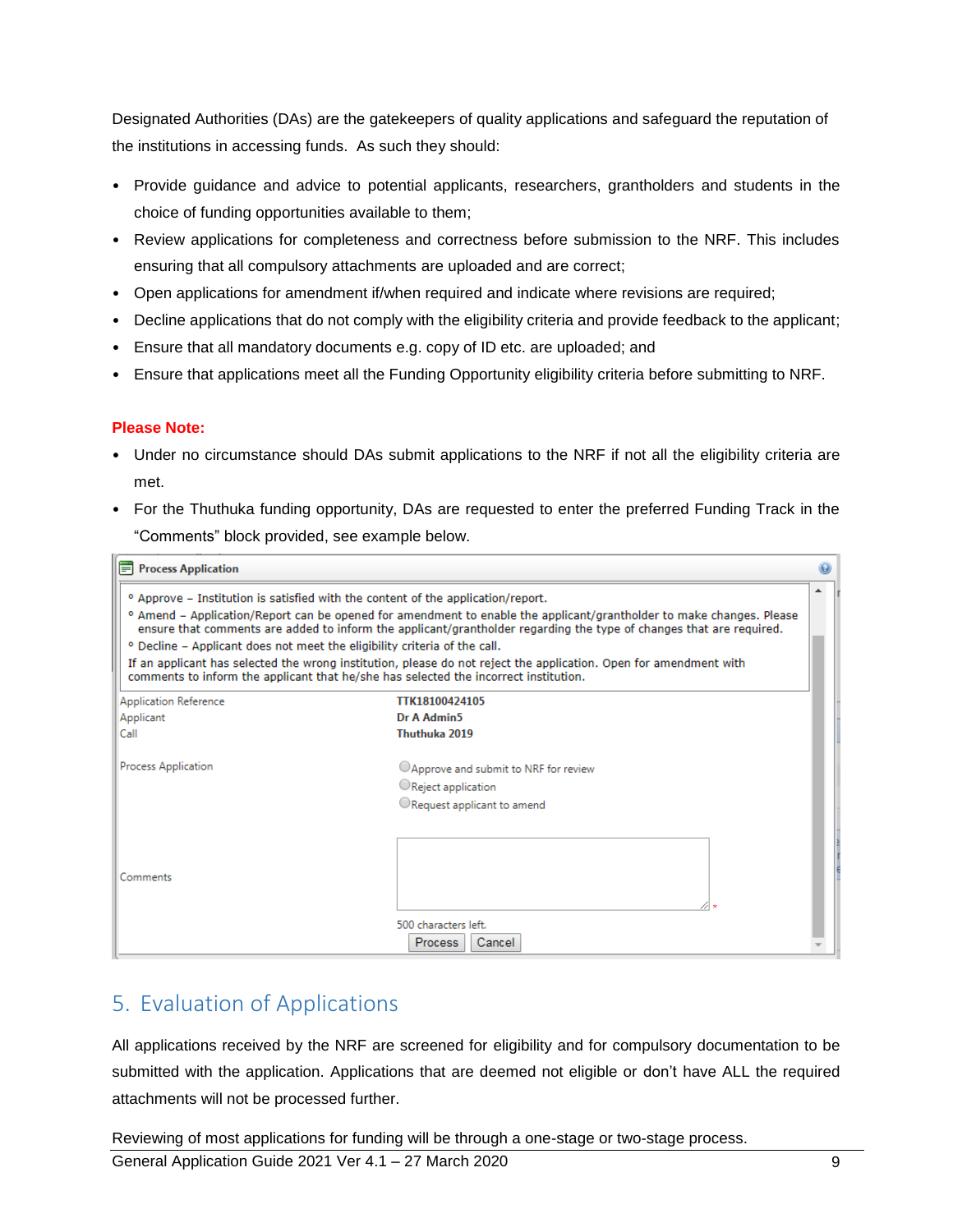One-stage review refers to where the reviewers who receive the applications, convene as a panel to share their reviews of the applications, score them & generate a collective outcome & recommendation. This process therefore entails the panel engaging the applications directly, and not receiving & dealing with reviewer reports.

In the case of two-stage reviews, the applications are sent out to remote, specialist reviewers who submit review reports on the applications. A panel/committee primarily considers the review reports in scoring & generating collective outcomes & recommendations.

### 6. Outcomes

Following on the review process recommendations, the NRF makes awards according to the recommendations and objectives of the various funding opportunities and funds available. It is envisaged that the outcomes of the funding decision process will become available during the month as advertised in the table above with the cut-off dates.

# 7. Contact Details

Applicants are encouraged to first engage their institutional authorities, i.e. Research/Postgraduate Office (or equivalent) for information and advice.

### **For Funding Instrument-related queries**

Please contact the relevant contact persons as indicated in the Framework and Funding and Application Guides.

The NRF Support Desk can be contacted for technical support as follows:

Email: [supportdesk@nrf.ac.za](mailto:supportdesk@nrf.ac.za)

Tel: (012) 481 4202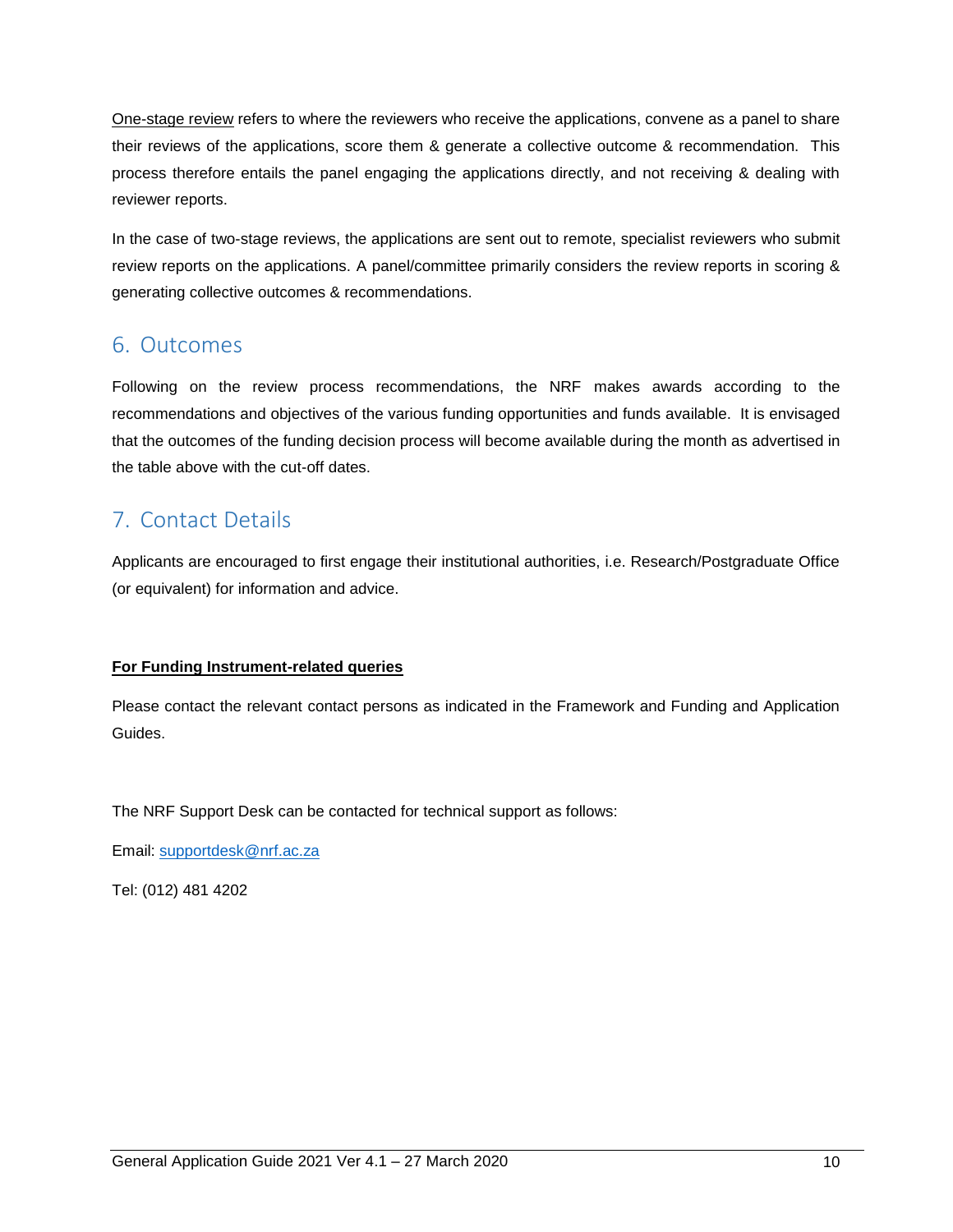# **Appendix 1**

### **List of Funding Opportunities and Cut-off dates**

| <b>Category</b>                    | <b>Funding Opportunity</b>                                                                              | <b>Funding</b><br>Year | <b>Review</b><br><b>Period</b> | Call<br><b>Opening</b><br><b>Date</b> | <b>Cut-off</b><br>Date for<br><b>DAs</b> | <b>Screening &amp;</b><br><b>Review</b> | <b>Funding</b><br><b>Decision</b><br><b>Outcomes</b> |
|------------------------------------|---------------------------------------------------------------------------------------------------------|------------------------|--------------------------------|---------------------------------------|------------------------------------------|-----------------------------------------|------------------------------------------------------|
| <b>Concept Notes</b>               | Concept Notes for Large Integrated Projects - Foundational<br>Biodiversity Information Programme (FBIP) | 2020                   | $\mathbf{1}$                   | 7 Feb 20                              | 30 Apr 20                                | <b>May 20</b>                           | <b>Jun 20</b>                                        |
|                                    | Concept Notes JINR (Off-line applications)                                                              | 2021                   | $\mathbf{1}$                   | 19 Nov 19                             | 14 Feb 20                                | Feb 20                                  | Mar 20                                               |
|                                    | <b>Customised Interventions</b>                                                                         | 2020                   | $\mathbf{1}$                   | 7 Feb 20                              | 30 Apr 20                                | <b>May 20</b>                           | <b>Jun 20</b>                                        |
| <b>Customised Programmes</b>       | Knowledge Fields Development Grants                                                                     | 2020                   | n/a                            | 7 Feb 20                              | Monthly on<br>the 25th                   | n/a                                     | Monthly                                              |
|                                    | SANAP Development Grants (Off-line applications)                                                        | 2020                   | n/a                            |                                       | n/a                                      | n/a                                     | Monthly                                              |
| Infrastructure Grants              | National Equipment Programme                                                                            | 2021                   | $\mathbf{1}$                   | 7 Feb 20                              | 30 Apr 20                                | May - Aug 20                            | Aug 20                                               |
| Infrastructure Bridging<br>Finance | Infrastructure Bridging Finance                                                                         | 2020                   | $\mathbf{1}$                   | 7 Feb 20                              | 28 Feb 20                                | <b>Mar 20</b>                           | Mar 20                                               |
|                                    | SANSA Research Chair in Space Weather*                                                                  | 2021                   | $\mathbf{1}$                   | 7 Feb 20                              | 15 May 20                                | May - Oct 20                            | <b>Oct 20</b>                                        |
|                                    | NRF / DUT Co-funded Chair in Applying Mathematics to Real<br>World Issues*                              | 2021                   | $\mathbf{1}$                   | 9 Feb 20                              | 15 May 20                                | May - Aug 20                            | Sept 20                                              |
|                                    | UFH Chair in Sexualities, Genders & Queer Studies*                                                      | 2021                   | $\mathbf{1}$                   | 9 Feb 20                              | 15 May 20                                | May - Aug 20                            | Sept 20                                              |
| <b>Institutional Grants</b>        | NRF / Wits Co-funded Chair in Materials, Electrochemistry and<br>Energy Storage Technologies*           | 2021                   | $\mathbf{1}$                   | 9 Feb 20                              | 15 May 20                                | May - Aug 20                            | Sept 20                                              |
|                                    | NRF / NMU Co-funded Chair in African Feminist Imaginations*                                             | 2021                   | $\mathbf{1}$                   | 9 Feb 20                              | 15 May 20                                | May - Aug 20                            | Sept 20                                              |
|                                    | NRF / NMU Co-funded Chair in Ocean and Coastal Heritage and<br>Cultures*                                | 2021                   | $\mathbf{1}$                   | 9 Feb 20                              | 15 May 20                                | May - Aug 20                            | Sept 20                                              |
| Internship Programme               | <b>Host Institutions</b>                                                                                | 2021                   | 1                              | 24 Feb 20                             | 30 Apr 20                                | TBC                                     | <b>TBC</b>                                           |
|                                    | Graduate Internship for Part-time Honours                                                               | 2021                   | $\overline{2}$                 | 1 Apr 20                              | 18 Dec 20                                | Jan 21                                  | Jan 21                                               |
| Non-Funding<br>Opportunities       | Rating for Individuals                                                                                  | n/a                    | n/a                            | 15 Sept 20                            | 15 Feb 21                                | $Mar - Dec 21$                          | Dec 22                                               |
|                                    | Extension Support for Masters and Doctoral Studies                                                      | 2021                   | $\mathbf{1}$                   | 1 Apr 20                              | 14 Aug 20                                | Aug - Sept 20                           | Oct 20                                               |
|                                    | First-time Doctoral Scholarships (Including SARAO Doctoral<br>Scholarships)                             | 2021                   | $\mathbf{1}$                   | 1 Apr 20                              | 14 Aug 20                                | $Aug - Oct 20$                          | <b>Nov 20</b>                                        |
| NRF Postgraduate                   | First-time Masters Scholarships (Including SARAO Masters<br>Scholarships)                               | 2021                   | $\mathbf{1}$                   | 1 Apr 20                              | 14 Aug 20                                | $Aug - Oct 20$                          | <b>Nov 20</b>                                        |
| Scholarships                       | <b>Honours Scholarships</b>                                                                             | 2021                   | $\mathbf{1}$                   | 1 Apr 20                              | 18 Dec 20                                | Dec $20 - Jan$<br>21                    | Jan 21                                               |
|                                    | <b>SARAO Honours Scholarships</b>                                                                       | 2021                   | $\mathbf{1}$                   | 1 Apr 20                              | 31 Aug 20                                | Sept - Oct 20                           | <b>Nov 20</b>                                        |
|                                    | NRF-Nuffic Doctoral Scholarships (Split-site)                                                           | 2021                   | $\mathbf{1}$                   | 1 Apr 20                              | 14 Aug 20                                | $Aug - Oct 20$                          | Nov 20                                               |
|                                    | NRF-Nuffic Doctoral Scholarships (Single-site)                                                          | 2021                   | $\mathbf{1}$                   | 1 Apr 20                              | 8 Jun 20                                 | $Jun - Jul 20$                          | <b>Nov 20</b>                                        |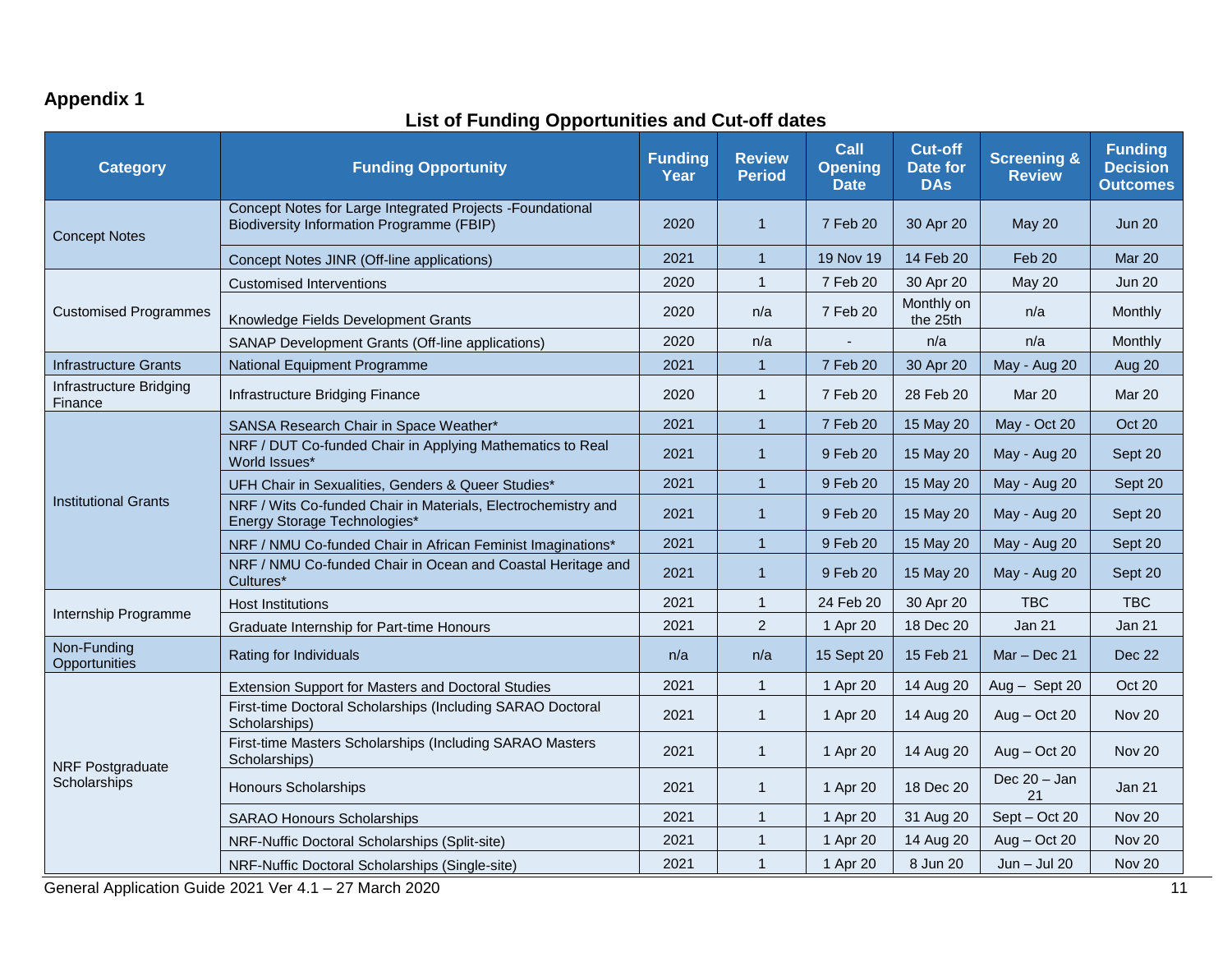| <b>Category</b>            | <b>Funding Opportunity</b>                                                                    | <b>Funding</b><br>Year | <b>Review</b><br><b>Period</b> | <b>Call</b><br><b>Opening</b><br><b>Date</b> | <b>Cut-off</b><br>Date for<br><b>DAs</b> | <b>Screening &amp;</b><br><b>Review</b> | <b>Funding</b><br><b>Decision</b><br><b>Outcomes</b> |
|----------------------------|-----------------------------------------------------------------------------------------------|------------------------|--------------------------------|----------------------------------------------|------------------------------------------|-----------------------------------------|------------------------------------------------------|
| <b>Other Grants</b>        | Fullbright - NRF Doctoral Abroad (Off-line application)                                       | 2021                   | $\mathbf{1}$                   | <b>TBA</b>                                   | <b>TBA</b>                               |                                         | <b>TBA</b>                                           |
| <b>Postdoctoral Grants</b> | Postdoctoral Fellowships (Including SARAO Postdoctoral<br>Fellowships)                        | 2021                   | $\mathbf{1}$                   | 7 Feb 20                                     | 30 Apr 20                                | $Jun - Oct 20$                          | <b>Nov 20</b>                                        |
|                            | China (YSEP) - SA Postdoctoral Fellowships                                                    | 2021                   | $\overline{2}$                 | 1 Jun 20                                     | 30 Sept 20                               | $Oct - Dec 20$                          | <b>Jan 21</b>                                        |
|                            | <b>Black Academics Advancement Programme</b>                                                  | 2021                   | $\mathbf{1}$                   | 7 Feb 20                                     | 30 Apr 20                                | $May - Jul 20$                          | <b>Nov 20</b>                                        |
|                            | Foundational Biodiversity Information Programme (FBIP) - Small<br>Grants                      | 2020                   | $\mathbf{1}$                   | 7 Feb 20                                     | 30 Apr 20                                | May 20                                  | <b>Jun 20</b>                                        |
|                            | Global Change Social Sciences Research Programme                                              | 2021                   | $\mathbf{1}$                   | 7 Feb 20                                     | 30 Apr 20                                | $May - Jun 20$                          | <b>Jul 20</b>                                        |
| <b>Research Grants:</b>    | Support for Rated and Unrated Researchers                                                     | 2021                   | $\mathbf{1}$                   | 7 Feb 20                                     | 30 Apr 20                                | May - Aug 20                            | Sept 20                                              |
| General                    | African Coelacanth Ecosystem Programme (ACEP)                                                 | 2021                   | $\mathbf{1}$                   | 7 Feb 20                                     | 30 Apr 20                                | $May - Jun 20$                          | <b>Jun 20</b>                                        |
|                            | SA National Antarctic Programme (SANAP)                                                       | 2021                   | $\mathbf{1}$                   | 7 Feb 20                                     | 30 Apr 20                                | $May - Jun 20$                          | <b>Jun 20</b>                                        |
|                            | Foundational Biodiversity Information Programme (FBIP) - Large<br><b>Grants (Closed Call)</b> | 2021                   | $\overline{2}$                 | 7 Feb 20                                     | 28 Aug 20                                | Sept 20                                 | Oct 20                                               |
|                            | Foundational Biodiversity Information Programme (FBIP) - Small<br>Grants                      | 2021                   | $\overline{2}$                 | 7 Feb 20                                     | 28 Aug 20                                | Sept 20                                 | Oct 20                                               |
|                            | SA / Brazil (FAPESP) Joint Call for Proposals (Closed Call)                                   | 2021                   | $\mathbf{1}$                   | 7 Feb 20                                     | 30 Apr 20                                | $May - Dec 20$                          | Jan 21                                               |
|                            | Africa - Japan Collaborative Research (AJ-CORE) Call for<br>Proposals                         | 2021                   | $\mathbf{1}$                   | 7 Feb 20                                     | 30 Apr 20                                | $May - Dec 20$                          | Jan 21                                               |
|                            | NRF / NSF (USA) Joint Research Programme on Dimensions of<br>Biodiversity                     | 2021                   | $\mathbf{1}$                   | 7 Feb 20                                     | 30 Apr 20                                | $May - Jun 20$                          | <b>Jun 20</b>                                        |
|                            | SA / France (PROTEA) Joint Call for Proposals                                                 | 2021                   | $\mathbf{1}$                   | 7 Feb 20                                     | 30 Apr 20                                | $May - Dec 20$                          | Jan 21                                               |
|                            | Russia: JINR Research Grants                                                                  | 2021                   | $\mathbf{1}$                   | 1 Apr 20                                     | 29 May 20                                | $Jun - Jul 20$                          | Oct 20                                               |
| <b>Research Grants:</b>    | South Africa / China Joint Call for Proposals                                                 | 2021                   | $\mathbf{1}$                   | 7 Feb 20                                     | 30 Apr 20                                | $May - Dec 20$                          | Jan 21                                               |
| International              | NRF / DFG International Research Training Groups (IRTGs)                                      | 2021                   | $\overline{a}$                 | 1 Jun 20                                     | 30 Sept 20                               | $Oct - Dec 20$                          | Feb 21                                               |
|                            | <b>BRICS Multilateral</b>                                                                     | 2021                   | $\overline{2}$                 | 1 Jun 20                                     | 30 Sept 20                               | $Oct - Dec 20$                          | Feb <sub>21</sub>                                    |
|                            | South Africa / Japan Joint Call for Proposals                                                 | 2021                   | $\overline{2}$                 | 1 Jun 20                                     | 30 Sept 20                               | $Oct - Dec 20$                          | Jan 21                                               |
|                            | Germany (BMBF) SAG-CORE                                                                       | 2021                   | $\overline{2}$                 | 1 Jun 20                                     | 30 Sept 20                               | $Oct - Dec 20$                          | Feb 21                                               |
|                            | SA / Netherlands (NWO) Joint Call for Proposals                                               | 2021                   | $\overline{a}$                 | 1 Jun 20                                     | 30 Sept 20                               | $Oct - Dec 20$                          | Feb <sub>21</sub>                                    |
|                            | NRF / BELSPO Collaboration                                                                    | 2021                   | $\overline{2}$                 | 1 Jun 20                                     | 30 Sept 20                               | $Oct - Dec 20$                          | Feb <sub>21</sub>                                    |
|                            | South Africa / Austria Joint Call for Proposals                                               | 2021                   | $\overline{2}$                 | 1 Jun 20                                     | 30 Sept 20                               | $Oct - Dec 20$                          | Feb 21                                               |
| <b>Research Grants:</b>    | Thuthuka                                                                                      | 2021                   | $\mathbf{1}$                   | 7 Feb 20                                     | 30 Apr 20                                | $May - Oct 20$                          | <b>Nov 20</b>                                        |
| Thuthuka                   | Thuthuka: Budget Motivations                                                                  | 2021                   | $\mathbf{1}$                   | 6 Jul 20                                     | 31 Sept 20                               | Oct 20                                  | <b>Nov 20</b>                                        |